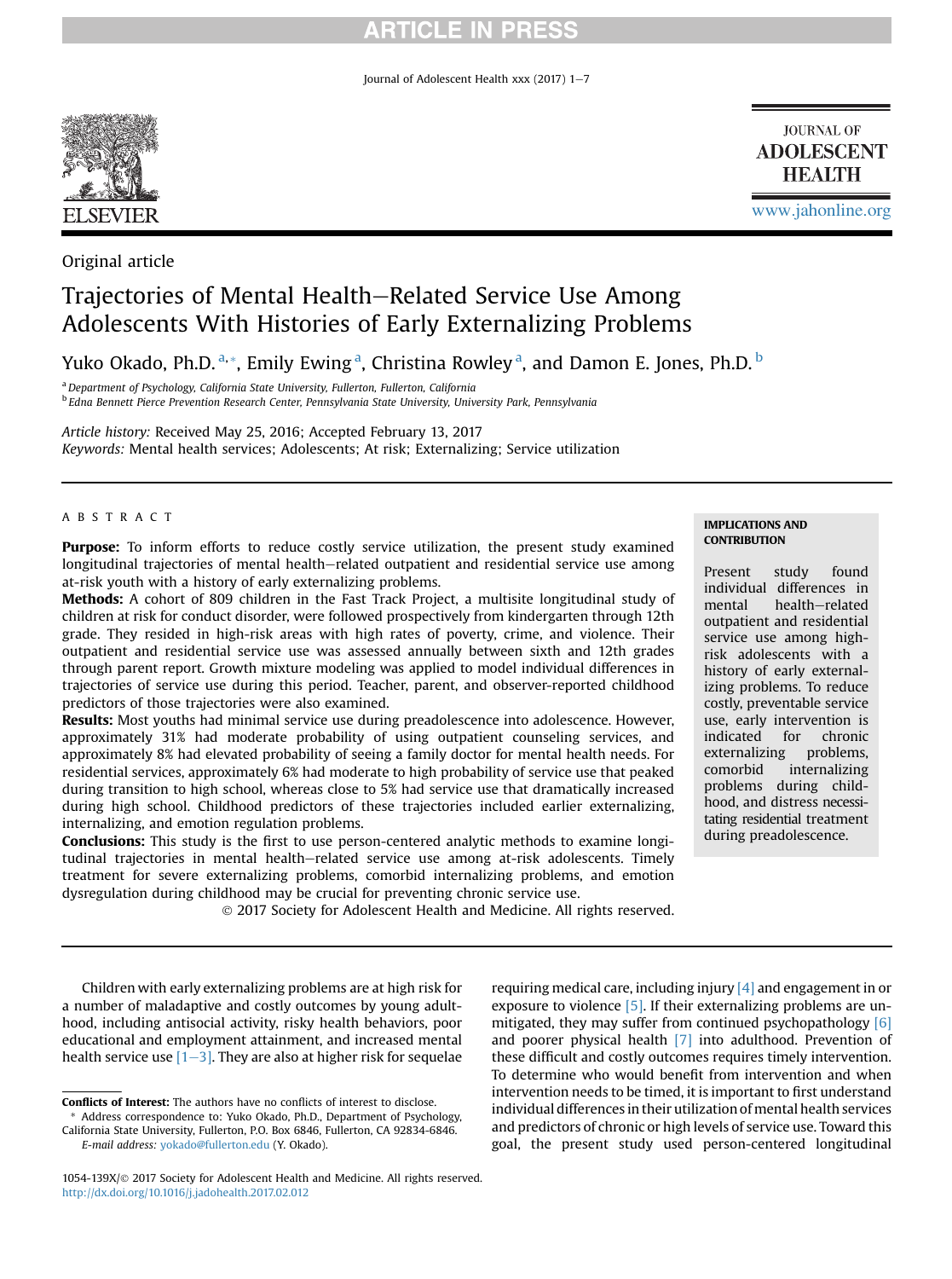# **ARTICLE IN PRESS**

analysis to identify patterns of mental health service use among adolescents with a history of early externalizing problems.

Children with externalizing problems, which include oppositional, aggressive, and disruptive behaviors, comprise a particularly vulnerable population. They pose increased costs of mental health services and childcare at home based on their increased need for behavior management and supervision [8]. Moreover, past research has suggested a higher rate of mental health-related service use in children or adolescents with externalizing disorders than those with internalizing disorders [3]. Even among youth with internalizing problems such as depressive disorder, comorbid externalizing problems have been associated with increased functional impairment, obesity, and a trend toward increased suicidal ideation [9]. Consistent with this research, costs of mental health-related services for adolescents and young adults with histories of externalizing problems are quite significant, averaging \$2,636 annually [10]. In contrast, the estimated cost for the average individual is \$1,591 [11].

Furthermore, they may require increased levels of general medical care and pediatric services. For example, a large community-based study in the United States [12] has found that many parents of children with mental health needs seek out care from a general medical care provider rather than a mental health professional. Children with externalizing problems are also at high risk for injury  $[4]$  and exposure to violence  $[5]$ , further increasing their potential need for medical services. Among young children in low-income households, externalizing problems was one of the top 10 reasons for pediatric hospitalization [13], suggesting that unmet mental health needs in this population may result in general medical care use. Thus, the present study also examined the use of general medical or pediatric care services for mental health needs.

There are additional questions related to long-term service use in children with externalizing problems that are not yet fully addressed in the existing literature. For one, it is unclear to what extent at-risk adolescents in disadvantaged communities access services. They are less likely to receive necessary mental health services compared with those in more privileged communities [14], possibly due to service-related costs, lack of insurance, and an overall deficit in accessible services [15]. Moreover, families may have difficulty accessing available services because of geographical barriers, although having a child with externalizing problems is a strong predictor of mental health service use [14]. More research is needed to clarify the extent to which high-risk adolescents residing in low-income, high-risk regions access mental health-related services.

In addition, there is limited longitudinal research on service utilization. Existing studies have shown that, when service use begins in early childhood, it continues to increase throughout adolescence [16]. Moreover, children who experience increased functional impairment due to psychopathology are more likely to continue utilizing services over time [17,18]. However, most existing research has been conducted with epidemiological data that are summarized at the population level. More research is needed to examine whether there are individual differences in the trajectories of service use (e.g., chronic, minimal use, and decreasing or increasing across adolescence) and the types of services used among at-risk youth.

In addition to addressing these gaps in the literature by examining individual differences in service use over time, the present study also examined childhood predictors of service use, to help identify children at risk for chronic and/or high service use.

They are important to identify in order to optimize the utilization of effective and timely services and to maximize the clinical, public health, and economic value of services that are sought and received. Childhood predictors examined include earlier internalizing and externalizing psychopathology, poor emotion regulation skills, and lack of positive attention in parenting, as they are known risk factors for later psychopathology  $[19-21]$  and may also predict increased long-term service use.

In summary, although children with externalizing problems are known to use mental health services at an increased rate, to our knowledge, individual differences in trajectories of their service use during adolescence have not yet been explored. Examining potential heterogeneity in service use can inform intervention efforts, for instance by identifying adolescents with elevated risk for prolonged or high rates of service use. Furthermore, this line of research may provide insight into which types of mental health or health services are most likely to be used. Based on existing literature, the present study took an exploratory approach to study trajectories of mental health-related service use among adolescents with histories of externalizing problems in low-income, high-crime neighborhoods. We hypothesized that heterogeneity in trajectories of service use would be found among these adolescents and that earlier psychopathology, emotion regulation problems, and low positive parental attention would be associated with elevated service use over time.

### Method

#### **Participants**

Participants were 809 children (69.6% male) followed prospectively and annually from kindergarten to late adolescence by the Fast Track Project, a multisite, longitudinal study of children at risk for conduct disorder [\(http://www.fasttrackproject.org\)](http://www.fasttrackproject.org). These children had adequate data for analysis and comprised 90.8% of the sample originally recruited for the project ( $N = 891$ ). They were recruited for exhibiting the highest levels of externalizing behaviors at kindergarten on teacher and parent report screens (for detailed information, see [22]). Approximately half of the sample ( $n = 415$ ; 51.3%) received the Fast Track services for prevention of future conduct disorder, whereas the rest ( $n = 394$ ; 48.7%) did not receive any Fast Track prevention services. They attended 27 schools in areas selected for elevated levels of poverty and neighborhood crime, at four study sites (Durham, North Carolina; Nashville, Tennessee; Seattle, Washington; and rural central Pennsylvania). These schools were randomized to intervention or control conditions. All procedures were approved by the Institutional Review Board of the Fast Track Project's principal investigators' home institutions.

#### Measures

Service use. The child's use of mental health services was measured using the parent report on the Service Assessment for Children and Adolescents  $[23]$ . Two types of mental healthrelated service use were assessed: (1) outpatient services (mental health center, day treatment, substance abuse clinic, school counselor, counselor/therapist, and family doctor for mental health reasons) and (2) residential services (psychiatric hospital, residential treatment center, group home, foster home, general hospital, emergency shelter, and other residential facility). Annually between sixth and 12th grades, parents indicated